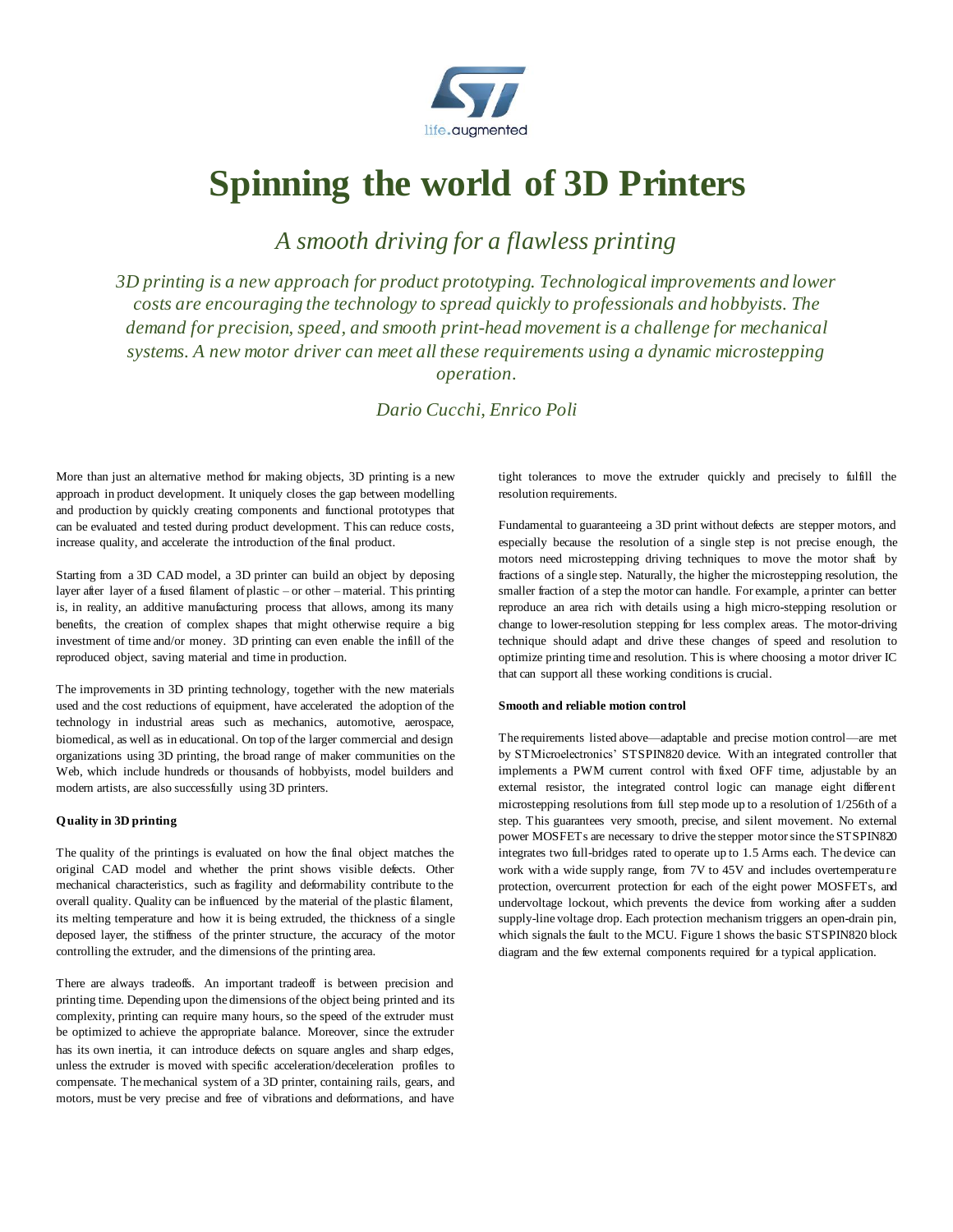

<span id="page-1-0"></span>*Figure 1: Block diagram of a typical application using the STSPIN820*

The STSPIN820 comes in a compact TFQFPN 4 x 4 mm package. This small form factor, together with the reduced number of external components needed, saves PCB board size as well as the BOM count for the final application.

## **Improving precision with microstepping**

Although the microstepping driving technique can achieve a high level of precision and reduction in vibrations, the higher micro-stepping resolution means that the MCU must manage the higher step clock (STCK). Since there are acceleration and deceleration profiles to be computed, the higher the STCK frequency, the higher the effort required by the MCU. When high speeds and high resolutions are involved, the required STCK frequency becomes very high, too. Although the STSPIN820 maintains step counting even at frequencies up to 4 MHz, decreasing the microstepping resolution could be an option to decrease the STCK frequency. In fact, when the motor rotates at high speeds, precision in the positioning is not as crucial, and the microstepping resolution can be decreased. Reducing the step clock frequency reduces the MCU overhead—a nice tradeoff between microstepping resolution and rotation speed. Choosing the right microstepping resolution provides a way to limit the step clock frequency without losing performance while still guaranteeing the desired acceleration and speed profiles. Microstepping driving techniques are key for reducing vibration and ensuring smooth movement for high-quality 3D printing.

#### **Testing vibrational results**

We mounted the LSM6DSL, which is an inertial module containing a 3-axis accelerometer and a 3-axis gyroscope in a single 2.5x3mm LGA package, directly on the stepper motor and tested the vibration at different microstepping resolutions and speeds. The LSM6DSL has a selectable full scale and a maximum output data rate of 6.66 kHz for both accelerometer and gyroscope. The axes orientation of the module, as it was mounted on the stepper motor, is represented in [Figure 2.](#page-1-1) The measurement of the acceleration along the three axes can give an estimation of the vibration and resonances introduced by the motor shaft on the motor body, while the measurement of angular rate using the gyroscope can give further information about the mechanical response in the system.



<span id="page-1-1"></span>*Figure 2: Axes orientation of the inertial module on the motor*

The first analysis related to the mechanical response of the system is done by applying a single step on the motor, using the full step mode (the lowest resolution), and then the 1/256th step mode (the highest resolution). [Figure 3](#page-1-2) shows the mechanical response of the accelerometer (above) and the gyroscope (below) setting the STSPIN820 in the full step mode. A single step clock is applied to get the movement of one step: the motor shaft produces a jerky movement and the mechanical resonance is stimulated. When the shaft settles to the new step position, vibrations decrease so the mechanical response is a damped sinewave with a resonance frequency around 290Hz.



<span id="page-1-2"></span>*Figure 3: Mechanical response to a single step movement (Full Step resolution mode)*

Setting the microstepping resolution to 1/256th of a step, 256 STCK pulses are needed to get the same movement of one mechanical step. In this case, the currents driving the motors are modulated smoothly—they increase with a sinusoidal profile in order to smoothly guide the shaft to the new step position without abrupt movements. The mechanical resonance is minimally stimulated and the mechanical response is cleaner, as shown i[n Figure 4.](#page-2-0) In this example, the STCK pulses are applied with a frequency of 12.8 kHz, for 20ms.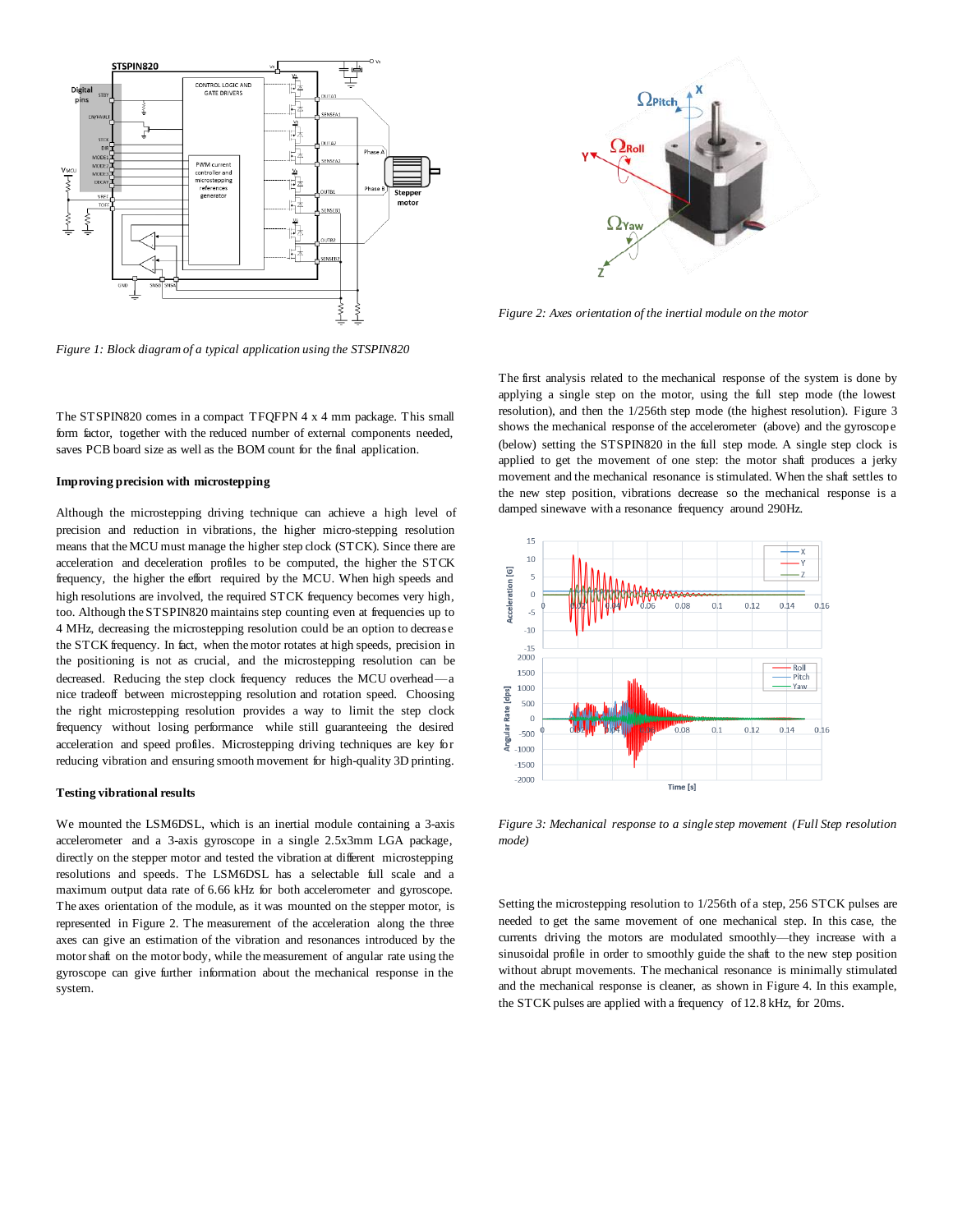

<span id="page-2-0"></span>*Figure 4: Mechanical response to a single step movement (1/256th Step resolution mode)*

When multiple steps are performed consecutively, multiple vibrations occur and contribute to the overall mechanical response. The resonances and the vibrations can be stimulated depending on the speed rotation of the motor.

To analyze vibration versus speed, we consider only the accelerometer data and use five of the eight microstepping resolutions available in the STSPIN820: Full Step,  $1/4$ <sup>th</sup>,  $1/16$ <sup>th</sup>,  $1/32$ <sup>th</sup>, and  $1/256$ <sup>th</sup> of a step. The motor is driven with a continuous rotation at a specified speed, so for each microstepping resolution, the step clock is set accordingly. To combine the information coming from the three axes, the modulus of the 3D acceleration vector is computed:

$$
V = \sqrt{(a_x - 1)^2 + a_y^2 + a_z^2}
$$

where ax, ay and az are the values of the acceleration read on each axis, represented in G, the gravity acceleration (9.81 m/s2). The accelerometer also senses the gravity acceleration; as the motor is positioned as shown i[n Figure 2,](#page-1-1) the gravity acceleration lies along the X axis. Therefore, the value of gravity acceleration (1G by definition) is subtracted from the ax value. The chart shown in [Figure 5](#page-2-1) represents the trend of the vibration magnitude (the maximum measured value of vibration V) versus the speed of the motor (in rpm), for different microstepping resolutions. At lower speeds, the vibration can be limited by increasing the microstepping resolution. On the other hand, we see that when the speed is increased, the curves tend to converge, and the difference in vibrations between the different resolutions becomes smaller. This happens because at higher speeds, the reference current from the microstepping sequence is changed more quickly than the maximum current slew-rate of the system, which is limited by both phase inductance and back electromotive force. In this case, some of the microsteps (the point composing the sinusoidal current profile) are not physically performed. Consequently, there is no reason for such a high resolution.



<span id="page-2-1"></span>*Figure 5: Vibration VS speed at different microstepping resolution*

According to these results, higher speeds do not require high microstepping resolution since the advantage in terms of vibration and smoothness is not significant. However, it demands a lot from the MCU in terms of computational effort.

#### **Changing microstepping mode "on the fly"**

To optimize step-clock generation and movement precision, the microstepping resolution can be changed dynamically, according to what the application requires. The graph i[n Figure 5](#page-2-1) shows that when small movements are needed, a high microstepping resolution can guarantee excellent vibration and smoothness results. On the other hand at higher speeds, the vibrations reduce, so a highresolution mode is not required. The clock speed can be decreased without an excessive loss of precision and with the advantage of decreasing the MCU computation effort.

With the STSPIN820, the step mode can be modified "on the fly." [Figure 6](#page-3-0) illustrates an example where the speed of the motor is increased up to the target of 360 rpm. The motor used in the example counts 200 steps at each rotation. The acceleration profile is driven not only by increasing the step clock, but also by dynamically changing the microstepping resolution. In this way, it is possible to keep the step-clock frequency below 15 kHz, while limiting the vibration of the motor shaft and maintaining a high degree of smoothness in the whole movement. [Figure 6](#page-3-0) shows both the vibration (above) and the step clock frequency (below) versus the speed, when using a dynamic microstep resolution. The change from one-step mode to another is represented by the vertical dotted lines. The upper and lower limits obtainable are also shown in the charts. The highest vibrations (upper limit) occur in full step mode, while the lowest ones occur in 1/256th step mode. The dynamic microstepping selection provides a way to keep the vibrations close to the lower limit, thus improving precision. From the STCK point of view, the dynamic mode selection keeps the frequency in a reduced range: it never increases beyond 15 kHz, well below the upper limit.